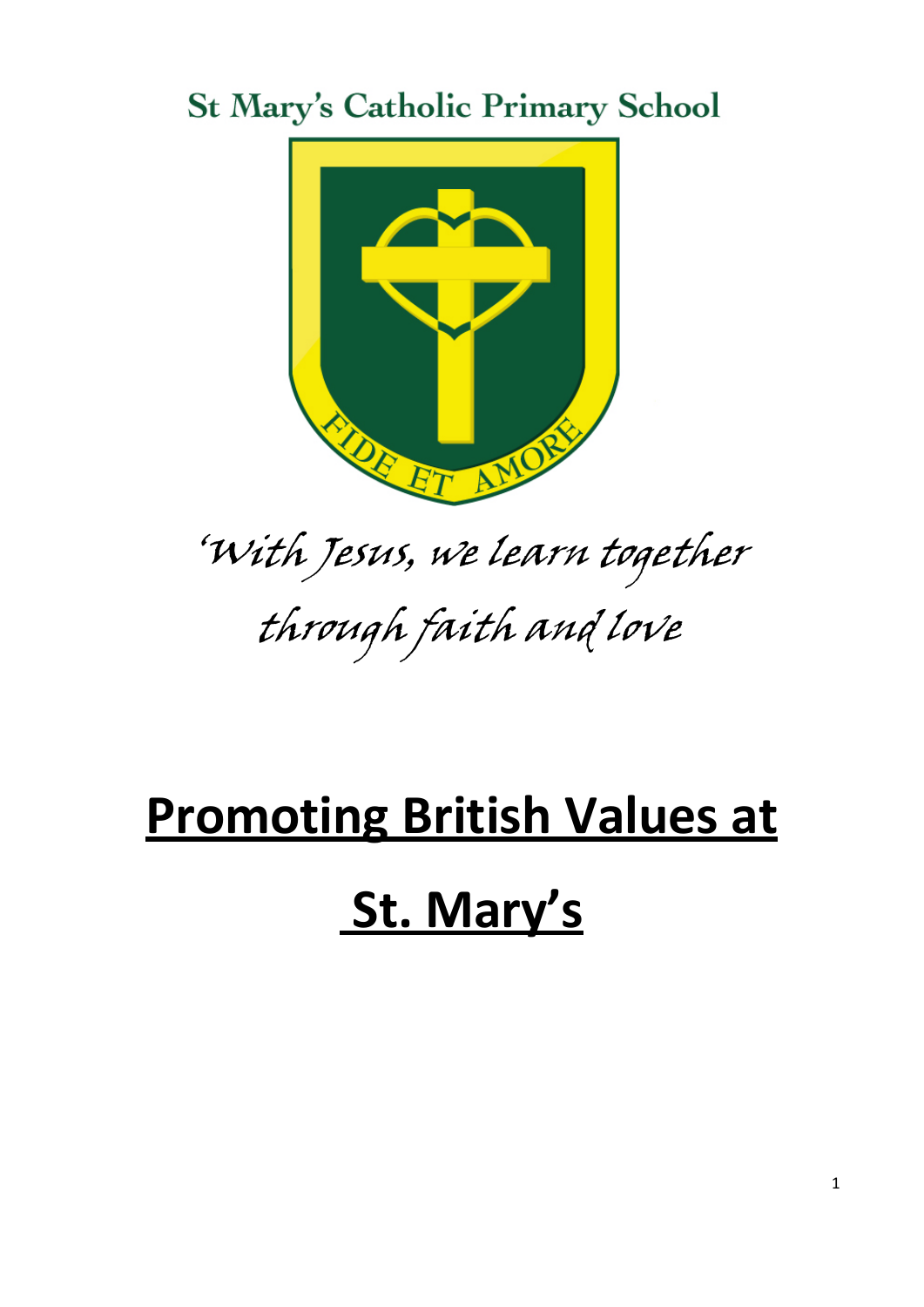The DfE have recently reinforced the need *"to create and enforce a clear and rigorous expectation on all school to promote the fundamental British values of democracy, the rule of law, individual liberty and mutual respect and tolerance of those with different faiths and beliefs."*

Government set out its definition of British values in the 2011 Prevent Strategy. At St Mary's these values are reinforced regularly and in the following ways:

#### **Democracy:**

Democracy is fully embedded within our school. An obvious example is our School Council and Eco Council. The election of the School Council members reflects our British electoral system and demonstrates democracy in action, pupils vote in secret using ballot etc. Made up of two representatives from each class, the School Council meets regularly to discuss issues raised by the different classes. Pupils have open discussions in class and will discuss ideas and thoughts. Older children often decide on charities they would like to raise money for and how they will raise the money. They work together giving each other different roles and responsibilities in raising money for charities and communicating their ideas to the whole school.

Pupils are always listened to by adults and are taught to listen carefully and with concern to each other, respecting the right of every individual to have their opinions and voices heard. All children decide together their class rules at the beginning of the year. We also carry out pupil questionnaires and speak to the children concerning their opinion of different aspects of school life

We encourage pupils to take ownership of not only their school but also of their own learning and progress. This encourages a sense of both personal and social responsibility and is demonstrated on a daily basis by our pupils.

#### **The Rule of Law:**

The importance of Laws, whether they be those that govern the class, the school, or the country, are consistently reinforced throughout regular school days, as well as when dealing with behaviour and through school assemblies. Pupils are taught the value and reasons behind laws, that they govern and protect us, the responsibilities that this involves and the consequences when laws are broken.

At the start of the school year, each class discusses and sets its own Class Rules. We also have a clear set of values we follow as a school set out in our behaviour policy. Children have clear rules on how we treat and respect each other. As a school we all work together following these rules and values.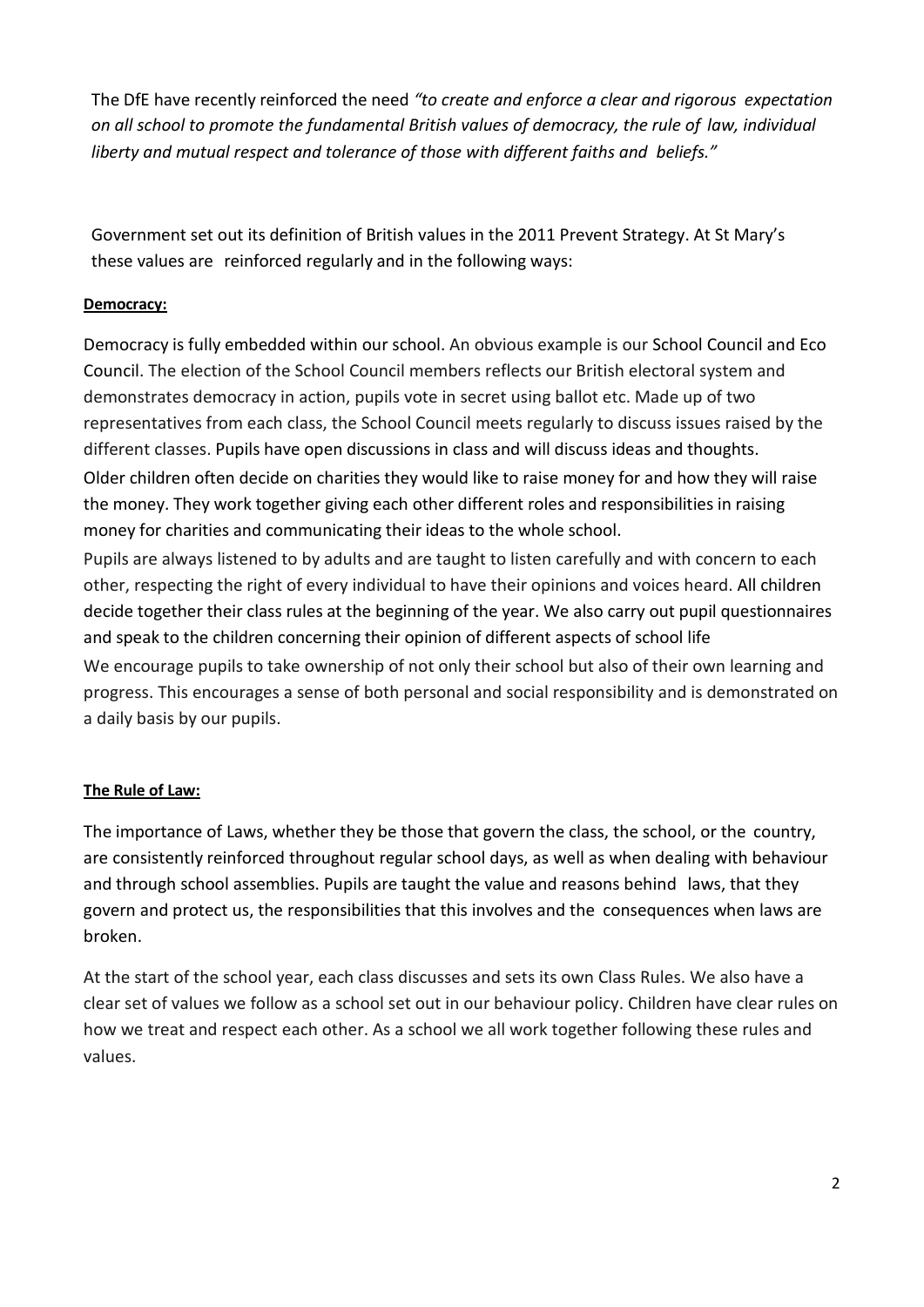Another way we cover the rule of law is during other school subjects, where there is respect and appreciation for different rules – in a sports lesson, for example

#### **Individual Liberty:**

Within school, pupils are actively encouraged to make choices, knowing that they are in a safe and supportive environment. We use the language of 'Right Choice' and 'Wrong Choice' across the school beginning in Lower Early Years. As a school we educate and provide boundaries for young pupils to make choices safely, through provision of a safe environment and empowering education. Pupils are encouraged to know, understand and exercise their rights and personal freedoms and advise how to exercise these safely, for example through our E-Safety teaching, assemblies, Citizen Day for Year Six and workshops for children.

#### **Mutual Respect:**

Part of our school ethos and Behaviour Policy has revolved around core values of our School Code such as 'Respect', and pupils have been part of discussions and assemblies related to what this means and how it is shown. Displays around the school promote respect for others and these values. This is reiterated through our classroom and learning rules, as well as our Behaviour Policy with 'Our School Code'.

| I'm Caring                                                    | I'm Fair                                        | I'm Respectful                                      | I'm Responsible                    | I'm Trustworthy                                                |
|---------------------------------------------------------------|-------------------------------------------------|-----------------------------------------------------|------------------------------------|----------------------------------------------------------------|
| - I am kind                                                   | - I share                                       | - I am polite                                       | - I help my family                 | - I am honest                                                  |
| - I give without<br>thinking about<br>what I get in<br>return | - I listen to<br>everyone's<br>opinion          | - I take care of<br>myself and those<br>around me   | - I take care of<br>others' things | - I give anything I<br>find into the<br>correct<br>authorities |
| - I watch out for<br>others                                   | - I treat all people<br>equally                 | - I value<br>everyone's view                        | - I take care of<br>my things      | - I am a good<br>friend                                        |
| -I help those in<br>need                                      | - Linclude<br>everyone                          | - I listen                                          | - I am<br>dependable               | - I do what is<br>right                                        |
| -I think about<br>others feelings                             | - I work to<br>change things<br>that are unfair | - I speak to<br>others as I wish<br>to be spoken to | - I am a positive<br>leader        | - I am<br>dependable                                           |

#### **Our School Code**